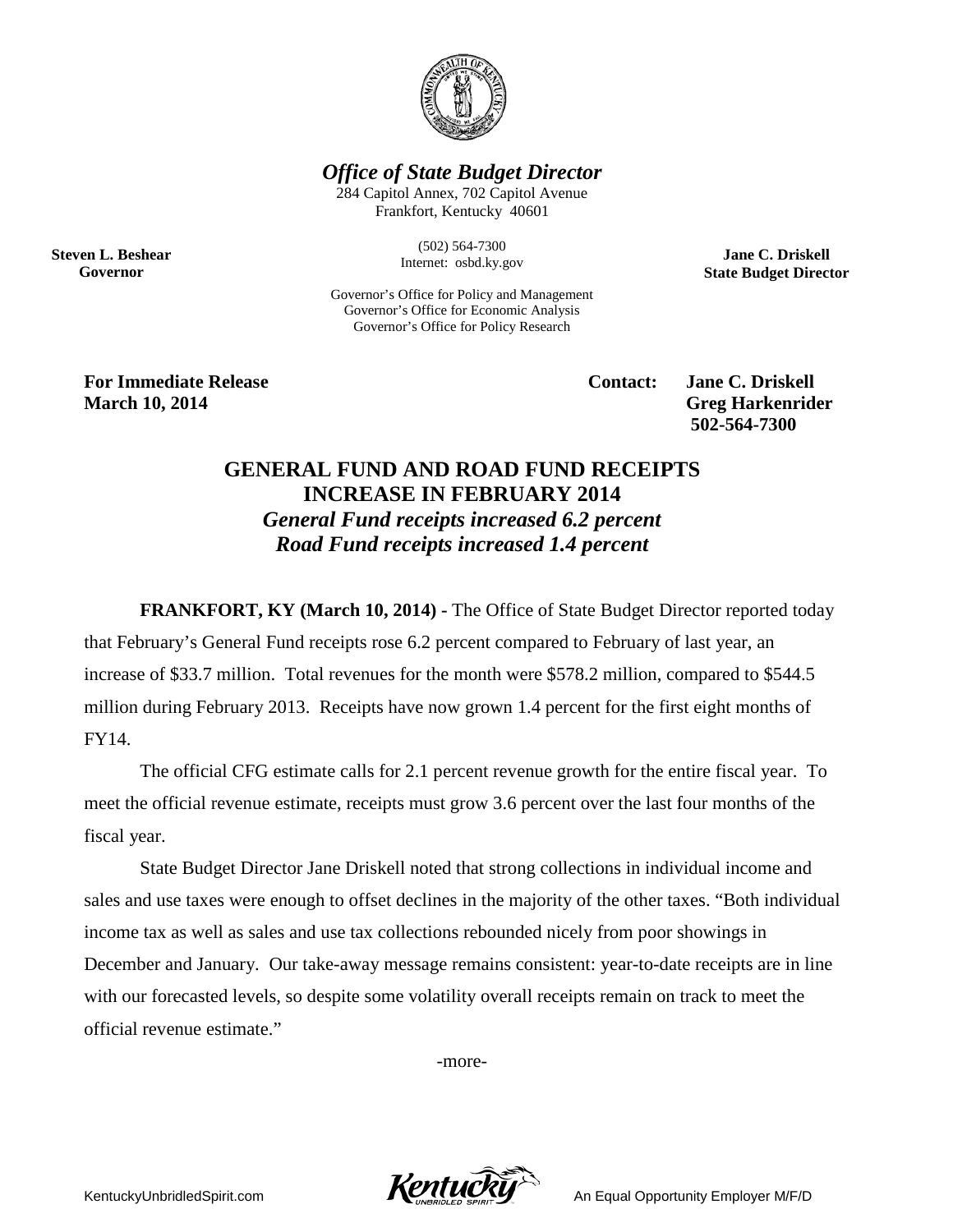Among the major accounts:

- Sales and use tax receipts increased 5.1 percent for the month and have grown 2.8 percent year-to-date.
- Corporation income tax receipts declined \$2.7 million in February but have increased 13.1 percent for the year.
- Individual income tax collections grew 24.6 percent in February following a poor showing in January, and have now grown 2.4 percent though the first eight months of FY14.
- Property tax collections decreased 30.4 percent and are down 4.2 percent year-to-date.
- Cigarette tax receipts fell 11.8 percent for the month and have fallen 3.8 percent year-todate.
- Coal severance tax receipts were particularly weak in February with nominal collections of \$13.3 million, a decline of 26.0 percent for the month.

Road Fund receipts grew 1.4 percent in February 2014 with collections of \$124.0 million. The official Road Fund revenue estimate call for an increase in revenues of 6.1 percent for the fiscal year. Based on year-to-date tax collections, revenues must increase 6.4 percent for the remainder of FY14 and meet the estimate. Among the accounts, motor fuels rose 2.6 percent. The relatively low growth in motor fuels tax receipts is due in large part to the decline in the tax rate. Motor vehicle usage revenue decreased 1.0 percent, and license and privilege receipts fell 1.8 percent.

-30-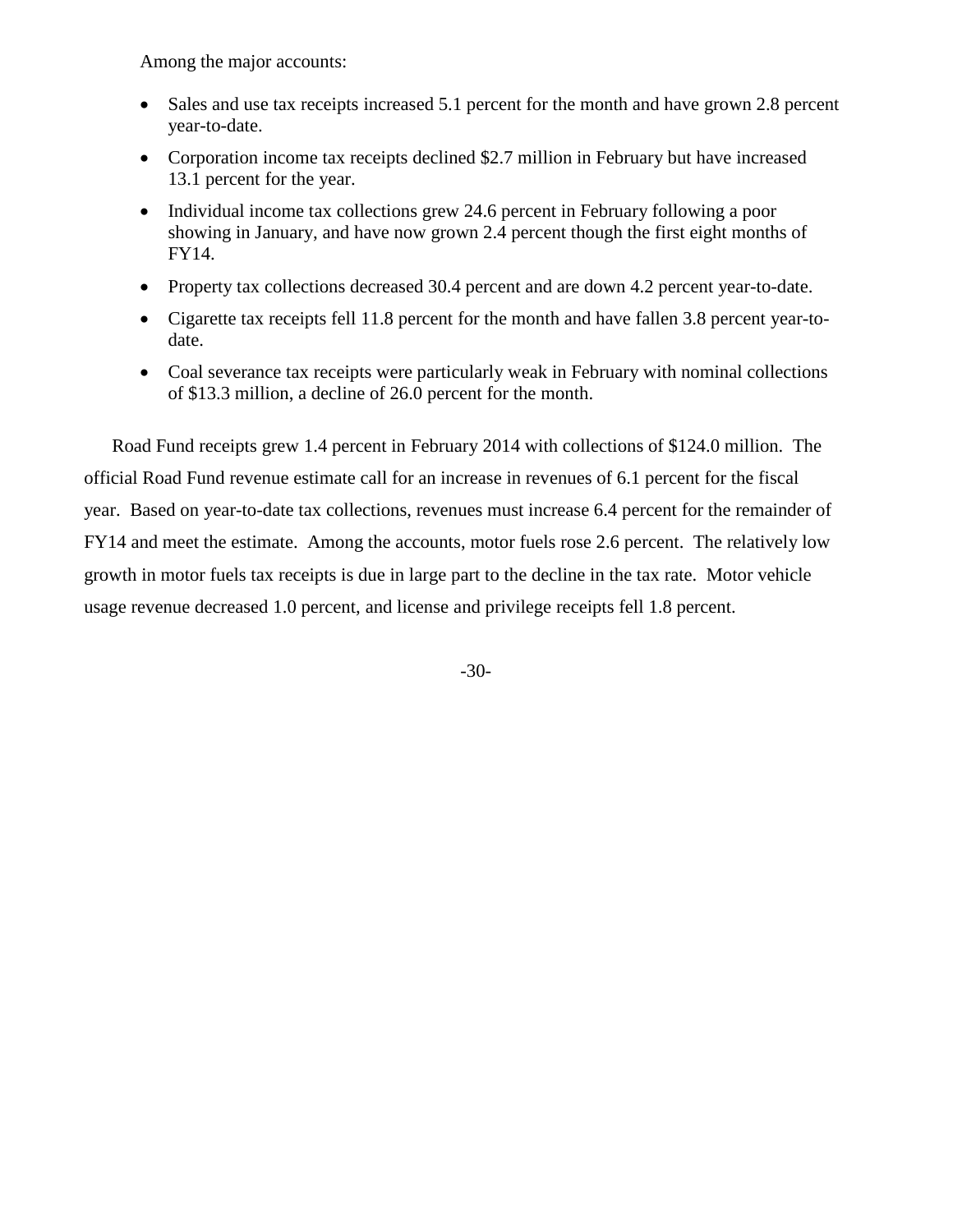## KENTUCKY STATE GOVERNMENT REVENUE 1. GENERAL FUND REVENUE

|                                                  | <b>FEBRUARY</b>                |                                |                | <b>JULY THROUGH FEBRUARY</b>       |                                    |              |  |
|--------------------------------------------------|--------------------------------|--------------------------------|----------------|------------------------------------|------------------------------------|--------------|--|
|                                                  | 2014                           | 2013                           | % Change       | FY 2014                            | FY 2013                            | % Change     |  |
| <b>TOTAL GENERAL FUND</b><br><b>Tax Receipts</b> | \$578,214,784<br>\$556,555,299 | \$544,529,271<br>\$519,785,083 | 6.2%<br>7.1%   | \$6,121,867,481<br>\$5,905,577,705 | \$6,039,601,420<br>\$5,817,980,862 | 1.4%<br>1.5% |  |
| Sales and Gross Receipts                         | \$266,227,743                  | \$255,666,011                  | 4.1%           | \$2,447,329,451                    | \$2,390,792,162                    | 2.4%         |  |
| <b>Beer Consumption</b>                          | 460,634                        | 467,416                        | $-1.5%$        | 4,132,707                          | 4,135,763                          | $-0.1%$      |  |
| <b>Beer Wholesale</b>                            | 3,921,459                      | 3,988,859                      | $-1.7%$        | 39,299,331                         | 35,876,751                         | 9.5%         |  |
| Cigarette                                        | 14,771,198                     | 16,755,715                     | $-11.8%$       | 149,031,623                        | 154,856,706                        | $-3.8%$      |  |
| <b>Distilled Spirits Case Sales</b>              | 7,746                          | 8,287                          | $-6.5%$        | 87,100                             | 83,100                             | 4.8%         |  |
| <b>Distilled Spirits Consumption</b>             | 736,222                        | 808,881                        | $-9.0%$        | 8,123,242                          | 8,128,293                          | $-0.1%$      |  |
| Distilled Spirits Wholesale                      |                                | 2,035,542                      | $-6.3%$        |                                    |                                    | 7.5%         |  |
|                                                  | 1,907,309                      |                                |                | 22,990,664                         | 21,385,341                         |              |  |
| Insurance Premium                                | 31,594,860                     | 27,029,122                     | 16.9%          | 74,946,464                         | 69,259,397                         | 8.2%         |  |
| Pari-Mutuel                                      | 152,131                        | 183,009                        | $-16.9%$       | 1,192,199                          | 2,708,006                          | $-56.0%$     |  |
| Race Track Admission                             | $\Omega$                       | 0                              | ---            | 158,660                            | 126,070                            | 25.9%        |  |
| Sales and Use                                    | 204,593,481                    | 194,662,791                    | 5.1%           | 2,078,143,064                      | 2,021,148,965                      | 2.8%         |  |
| <b>Wine Consumption</b>                          | 188,241                        | 216,880                        | $-13.2%$       | 1,970,739                          | 1,946,711                          | 1.2%         |  |
| Wine Wholesale                                   | 958,565                        | 1,092,851                      | $-12.3%$       | 10,458,318                         | 10,085,877                         | 3.7%         |  |
| <b>Telecommunications Tax</b>                    | 5,308,708                      | 6,637,802                      | $-20.0%$       | 42,613,815                         | 46,565,996                         | $-8.5%$      |  |
| <b>Other Tobacco Products</b>                    | 1,627,190                      | 1,777,477                      | $-8.5%$        | 14, 183, 770                       | 14,471,278                         | $-2.0%$      |  |
| Floor Stock Tax                                  | 0                              | 1,379                          | $-100.0%$      | (2, 246)                           | 13,907                             | $---$        |  |
| License and Privilege                            | \$28,169,089                   | \$33,051,567                   | $-14.8%$       | \$285,359,723                      | \$319,025,674                      | $-10.6%$     |  |
| Alc. Bev. License Suspension                     | 27,025                         | 28,692                         | $-5.8\%$       | 226,765                            | 258,125                            | $-12.1%$     |  |
| Coal Severance                                   | 13,331,426                     | 18,012,712                     | $-26.0%$       | 133,762,595                        | 158,648,121                        | $-15.7%$     |  |
| <b>Corporation License</b>                       | (1,022)                        | (89, 652)                      | ---            | 407,406                            | (524, 470)                         |              |  |
| <b>Corporation Organization</b>                  | 1,710                          | 1,688                          | 1.3%           | 28,517                             | 88,287                             | $-67.7%$     |  |
| <b>Occupational Licenses</b>                     | 8,115                          | 6,304                          | 28.7%          | 88,109                             | 44,745                             | 96.9%        |  |
| Oil Production                                   | 883,991                        | 917,616                        | $-3.7%$        | 8,697,451                          | 7,057,527                          | 23.2%        |  |
| Race Track License                               | 0                              | 0                              | $\overline{a}$ | 248,375                            | 196,711                            | 26.3%        |  |
| <b>Bank Franchise Tax</b>                        | 5,202,598                      | 6,873,404                      | $-24.3%$       | 9,531,104                          | 10,385,013                         | $-8.2%$      |  |
| <b>Driver License Fees</b>                       | 53,988                         | 49,498                         | 9.1%           | 419,963                            | 417,367                            | 0.6%         |  |
| <b>Minerals Severance</b>                        | 511,394                        | 635,189                        | $-19.5%$       | 10,493,592                         | 9,253,788                          | 13.4%        |  |
| <b>Natural Gas Severance</b>                     | 1,242,428                      | 1,385,702                      | $-10.3%$       | 11,732,491                         | 8,771,823                          | 33.8%        |  |
|                                                  |                                |                                |                |                                    |                                    |              |  |
| <b>Limited Liability Entity</b>                  | 6,907,437                      | 5,230,415                      | 32.1%          | 109,723,355                        | 124,428,637                        | $-11.8%$     |  |
| Income                                           | \$232,217,844                  | \$189,555,199                  | 22.5%          | \$2,646,991,115                    | \$2,562,673,465                    | 3.3%         |  |
| Corporation                                      | 2,029,096                      | 4,774,289                      | $-57.5%$       | 244,218,977                        | 215,886,899                        | 13.1%        |  |
| Individual                                       | 230, 188, 747                  | 184,780,910                    | 24.6%          | 2,402,772,138                      | 2,346,786,566                      | 2.4%         |  |
| Property                                         | \$25,493,051                   | \$36,643,811                   | $-30.4%$       | \$473,643,909                      | \$494,391,864                      | $-4.2%$      |  |
| <b>Building &amp; Loan Association</b>           | 0                              | 0                              | ---            | 5,753                              | (15, 820)                          | $---$        |  |
| General - Real                                   | 8,861,909                      | 11,321,980                     | $-21.7%$       | 249,206,829                        | 248,250,625                        | 0.4%         |  |
| General - Tangible                               | 13,063,580                     | 19,843,592                     | $-34.2%$       | 164,660,069                        | 170,836,135                        | $-3.6%$      |  |
| <b>Omitted &amp; Delinquent</b>                  | 2,729,172                      | 3,814,941                      | $-28.5%$       | 9,306,019                          | 27,480,449                         | $-66.1%$     |  |
| <b>Public Service</b>                            | 613,438                        | 1,336,541                      | $-54.1%$       | 44,940,019                         | 46,709,649                         | $-3.8%$      |  |
| Other                                            | 224,952                        | 326,758                        | $-31.2%$       | 5,525,220                          | 1,130,825                          | 388.6%       |  |
| Inheritance                                      | \$3,023,549                    | \$3,162,986                    | $-4.4%$        | \$32,715,923                       | \$26,025,899                       | 25.7%        |  |
| Miscellaneous                                    | \$1,424,024                    | \$1,705,510                    | $-16.5%$       | \$19,537,585                       | \$25,071,798                       | $-22.1%$     |  |
| <b>Legal Process</b>                             | 1,419,724                      | 1,691,691                      | $-16.1%$       | 10,775,337                         | 13,007,158                         | $-17.2%$     |  |
| T. V. A. In Lieu Payments                        | 0                              | 0                              | ---            | 8,752,282                          | 12,037,078                         | $-27.3%$     |  |
| Other                                            | 4,300                          | 13,819                         | $-68.9%$       | 9,966                              | 27,562                             | $-63.8%$     |  |
| Nontax Receipts                                  | \$21,632,942                   | \$23,670,016                   | $-8.6%$        | \$214,824,274                      | \$219,095,851                      | $-1.9%$      |  |
| <b>Departmental Fees</b>                         | 2,441,127                      | 3,150,613                      | -22.5%         | 12,550,519                         | 15,254,032                         | $-17.7%$     |  |
| <b>PSC Assessment Fee</b>                        | 46,574                         | 422                            | ---            | 14,834,849                         | 13,077,018                         | 13.4%        |  |
| Fines & Forfeitures                              | 1,956,328                      | 2,096,920                      | $-6.7%$        | 16,279,899                         | 19,190,079                         | $-15.2%$     |  |
| Income on Investments                            | (38, 901)                      | (49, 605)                      | ---            | (814, 574)                         | 1,110,522                          |              |  |
| Lottery                                          | 18,000,000                     | 18,000,000                     | 0.0%           | 138,639,743                        | 137,266,568                        | 1.0%         |  |
| Sale of NO <sub>x</sub> Credits                  | 0                              | 0                              | ---            | 55,242                             | 27,604                             | 100.1%       |  |
| Miscellaneous                                    | (772, 185)                     | 471,664                        | $\overline{a}$ | 33,278,597                         | 33,170,028                         | 0.3%         |  |
| Redeposit of State Funds                         | \$26,542                       | \$1,074,172                    | $-97.5%$       | \$1,465,502                        | \$2,524,708                        | $-42.0%$     |  |

## 2. ROAD FUND REVENUE